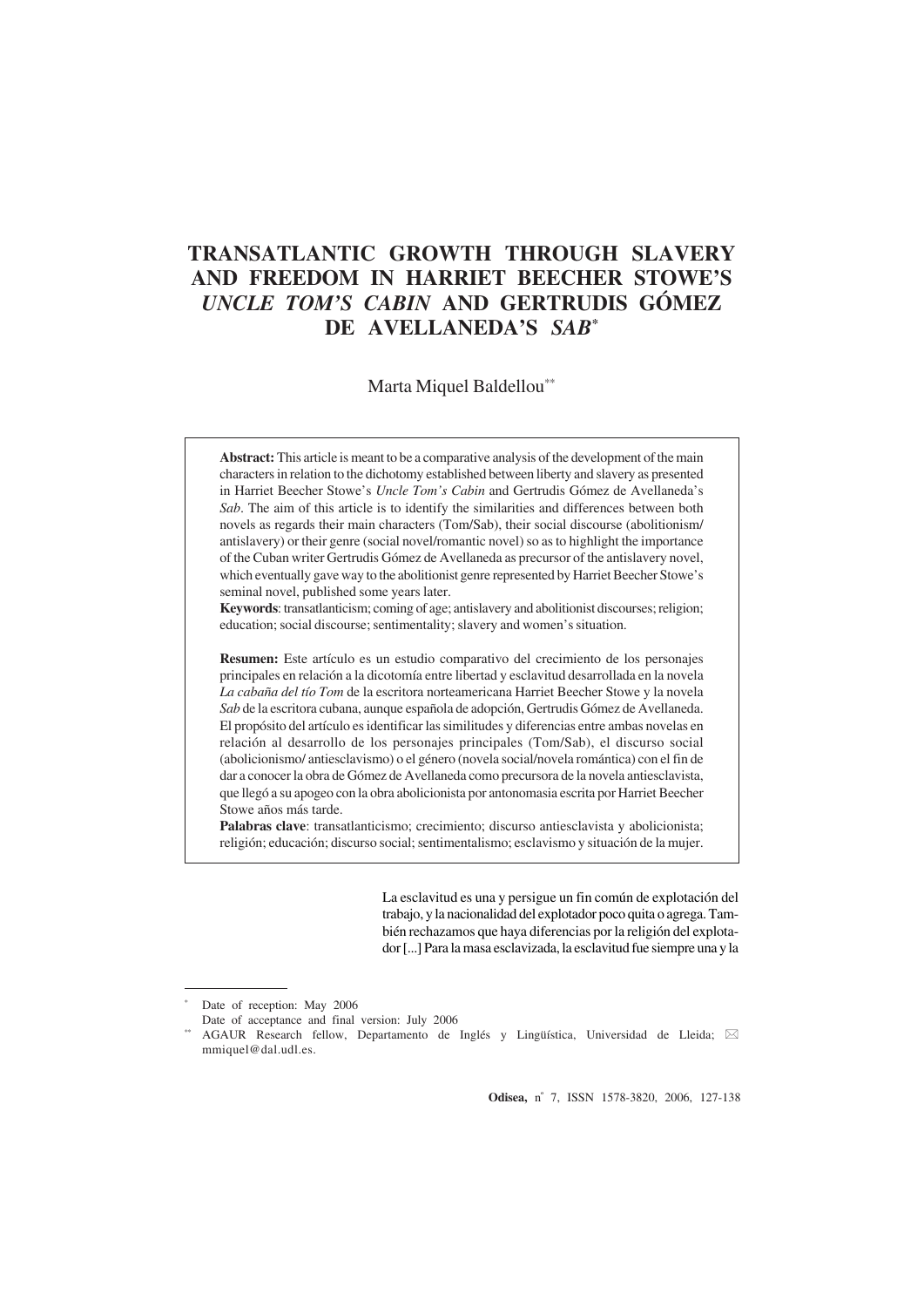misma, y las diferencias de grados de explotación se originaron en razones económicas [...] También rechazamos todo tipo de connotación racial que determinara una preferencia de los esclavistas por los africanos (Rivas 1990: 87)<sup>1</sup>

There is an extensive and significant corpus of bibliographic studies about the Cuban<sup>2</sup> writer Gertrudis Gómez de Avellaneda's first novel, *Sab*, published in 1841, in which scholars often remark the fact that this antislavery novel chronologically precedes the publication of the most well-known antislavery<sup>3</sup> novel of all times, *Uncle Tom's Cabin; or, Life Among the Lowly*, written by Harriet Beecher Stowe and published in 1851. An example of these comparative studies is the reference José Servera makes when he mentions that "*Sab* era la primera novela en español en la que se denunciaba esa práctica [la esclavitud], y se adelantaba a *La cabaña del tío Tom*" (Servera 1997: 50) Similarly, Avellaneda's biographer, Carmen Bravo-Villasante, also alludes to both novels and remarks the underlining differences between them when she says that "no obstante los alegatos contra la esclavitud, [...] en *Sab* el elemento abolicionista es lo de menos, y lo más importante es el canto a la naturaleza [...] y sobre todo describir el sentimiento de un mundo primitivo y la fuerza pasional de los temperamentos sensibles" (Servera 1997: 50). Luis Alberto Sánchez also mentions that "entre las primeras novelas idealistas figura *Sab*, por doña Gertrudis Gómez de Avellaneda, [que] trata de la esclavitud del negro en Cuba, [mientras que] *La cabaña del tío Tom* por Harriet Beecher Stowe, es posterior; ella inaugura la guerra entre esclavistas y antiesclavistas" and remarks that "*Sab* no fue tan eficaz porque las circunstancias eran diferentes" (Sánchez 1968: 129). Moreover, Mercedes Rivas also mentions both novels and defends that "en el fondo responden a una actitud semejante ante el problema negro, pues, como afirma Jacqueline Kaye, 'son el producto de crisis surgidas en el seno de sociedades capitalistas de América cuyo sostén fue el trabajo de esclavos'" (Rivas 1990: 164).

The remarkably earlier publication of *Sab* in comparison with other novels of the same genre, especially taking into consideration that its writing was even earlier than its actual publication,<sup>4</sup> turns it into one of the first antislavery novels. Sab is considered as

**Odisea,** nº 7, ISSN 1578-3820, 2006, 127-138

<sup>&</sup>lt;sup>1</sup> This quotation, through which Mercedes Rivas refers to M. Moreno Fraginals, reveals the universal feeling of rejection towards the abominable institution of slavery, despite the differences in the countries where these practices take place, their religion, the degree of exploitation of the slave, or even his or her race. It is believed that this universal feeling of rejection joins all novels regarded as "antislavery," regardless of the nationality of the author, or the country where these novels were published.

<sup>2</sup> In spite of her Cuban origins, Gómez de Avellaneda lived in different localities of Spain throughout all her life, and it is precisely in Madrid where her literary career began to arise.

<sup>3</sup> Mercedes Rivas distinguishes between antislavery novels and abolitionist novels, and she regards *Sab* as an antislavery novel, that is, against the institution of slavery. However, she does not claim the novel is abolitionist, since Cuban slaves were not granted their freedom until 1886 (when the so-called "Ley de Patronato" or "Ley de la abolición de la esclavitud" was passed; however, despite the fact this law defended the abolition of slavery in 1880, the slavery regime subtly continued for six years more) and *Sab* was published in 1841, when the abolitionist possibility had not been profusely contemplated yet. 4 The chronological difference between its writing (towards 1838 according to José Servera) and its first publication (1841) was due to censorship. Even the author herself decided not to include *Sab* in her collected works, *Obras Literarias* (1869-1871, 5 vols.), since its publication in Cuba would not have been accepted due to its marked antislavery discourse.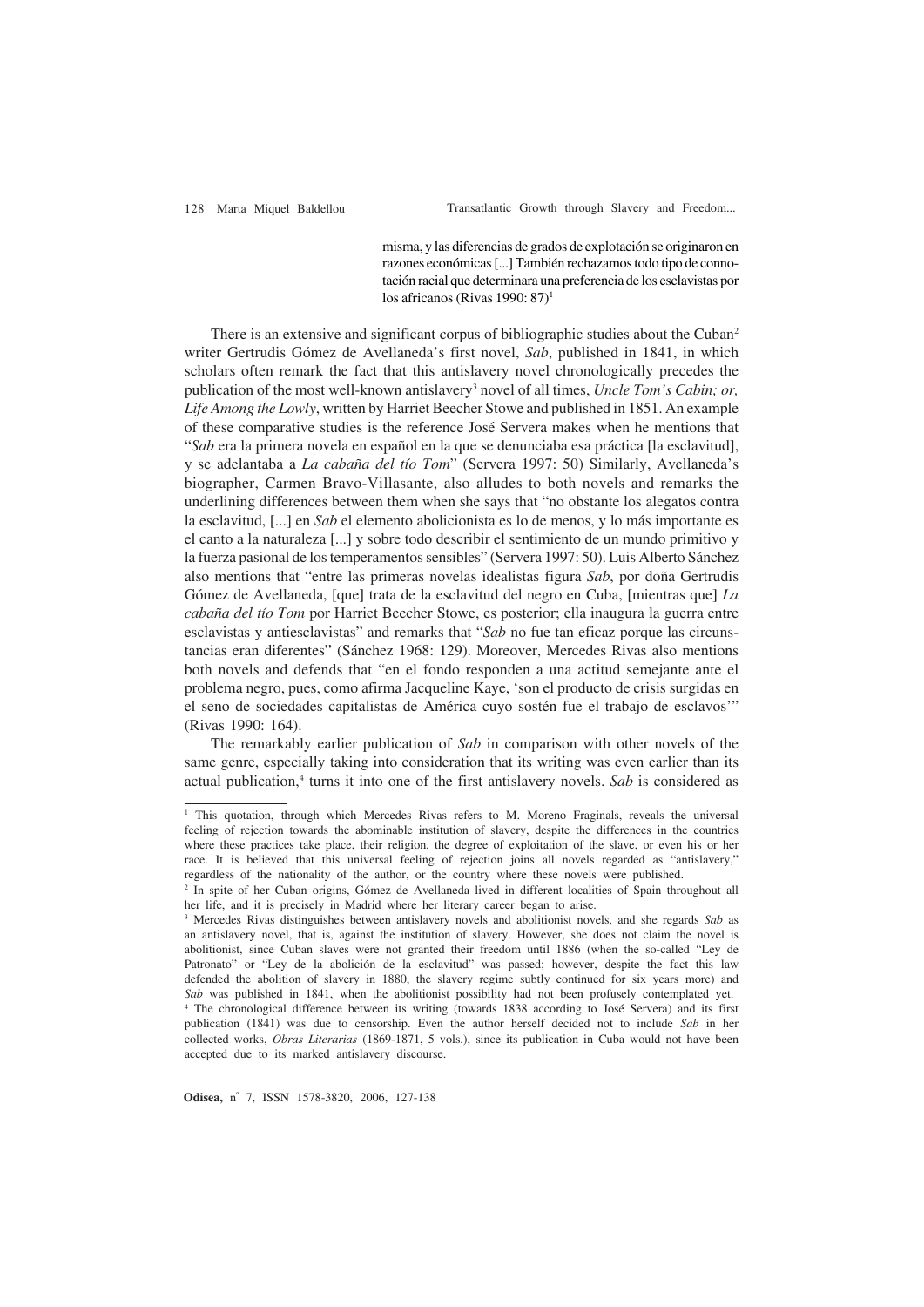one of the most important novels of the genre in Cuba,<sup>5</sup> and scholars usually highlight both the fact it was written by a woman and that it develops a noteworthy discourse of social condemnation against different ways of slavery. It is the aim of this essay to analyse the different aspects that contribute to developing this discourse in Gómez de Avellaneda's *Sab* and Harriet Beecher Stowe's *Uncle Tom's Cabin*, taking into account chronological and national distances so as to describe how the transatlantic antislavery discourse developed in the nineteenth-century novel in both Cuba and the United States of America.

The antislavery discourse manifests through the development and coming of age of the protagonists in both novels. The main character in *Sab* is presented in contrast with others so as to highlight the difference between social classes, the landlords and the slaves, and thus, develop both the antislavery and romantic discourses that characterise the novel, that is, the opposite, or binary, portrayal of differing pairs of characters in the novel which indicates the social stratification of the Cuban society of the time.<sup>6</sup>

The first character introduced in the novel is Enrique Otway, an English young man, a so-called *buhonero* (seller) who enjoys a period of remarkable economic prosperity, and whose main aim is to arrange his marriage with Carlota, don Carlos' daughter. At the beginning of the novel, Enrique arrives at Bellavista<sup>7</sup>, don Carlos' *finca*, to visit his fiancée Carlota. Enrique belongs to the social class of the *criollos*. He enjoys a comfortable social position, and well-aware of the privileges of his class, he aims at enlarging his economic dominion. As regards his opinions towards the slavery regime, he never declares himself a supporter, although he never complains about it either. Actually, he even sometimes uses it to his own benefit. Through the description of his physical traits in the first chapter of the novel, he is portrayed as a *criollo* in sharp contrast with the male protagonist of the novel, Sab, who is depicted as a *mulato* and a slave. The traits used to describe Enrique Otway's physical appearance seem to have been especially chosen so as to show his social origins, since it is said that "su tez blanca y sonrosada, sus ojos azules, y su cabello de oro [denotaban] que había venido al mundo en una región del Norte" (Gómez de Avellaneda 1997: 102). Despite the fact that Enrique belongs to the upper-social class, he finds himself in the need to ask Sab for help. At first, Enrique mistakes Sab for a landlord of good breeding due

<sup>5</sup> Important Cuban antislavery novels are Félix Tanco Bosmeniel's *Petrona y Rosalía* (1838), Anselmo Suárez y Romero's *Francisco. El ingenio o las delicias del campo* (1839), Antonio Zambrana's *El negro Francisco* (1875), Cirilo Villaverde's *Cecilia Valdés o La loma del Angel* (1882), Juan Francisco Manzano's *Autobiografía de un esclavo* (1838), Pedro José Morillas' *El Ranchador* (1856) and Gertrudis Gómez de Avellaneda's *Sab* (1841). Mercedes Rivas mentions this group as the most outstanding Cuban antislavery novels according to tradition. However, scholars do not agree on which of them can be regarded as the first Cuban antislavery novel. José Servera mentions *Sab*, *Petrona y Rosalía*, *Francisco*, and *Cecilia Valdés* as possible pioneers within this genre in Cuba.

<sup>6</sup> Mercedes Rivas mentions that the social stratification of the time in Cuba was based on the three-partite division between the world of the whites (*el amo, la ama, el hijo del amo, la hija del amo, los comerciantes, el personal libre del ingenio* and *los campesinos o rancheadores*), the world of the free coloured men (*el mulato* and *la mulata*), the cimarrones (rural and urban) and the slaves (men and women).

<sup>7</sup> The narrator locates Bellavista at about four *leguas* from Cubitas and about three leguas from Puerto Príncipe (today it is known as Camagüey, where Gertrudis Gómez de Avellaneda came from). The fact that actual places are mentioned reveals the historical and social discourse in the the novel, as happens with Beecher Stowe's novel, where references to real spaces also abound.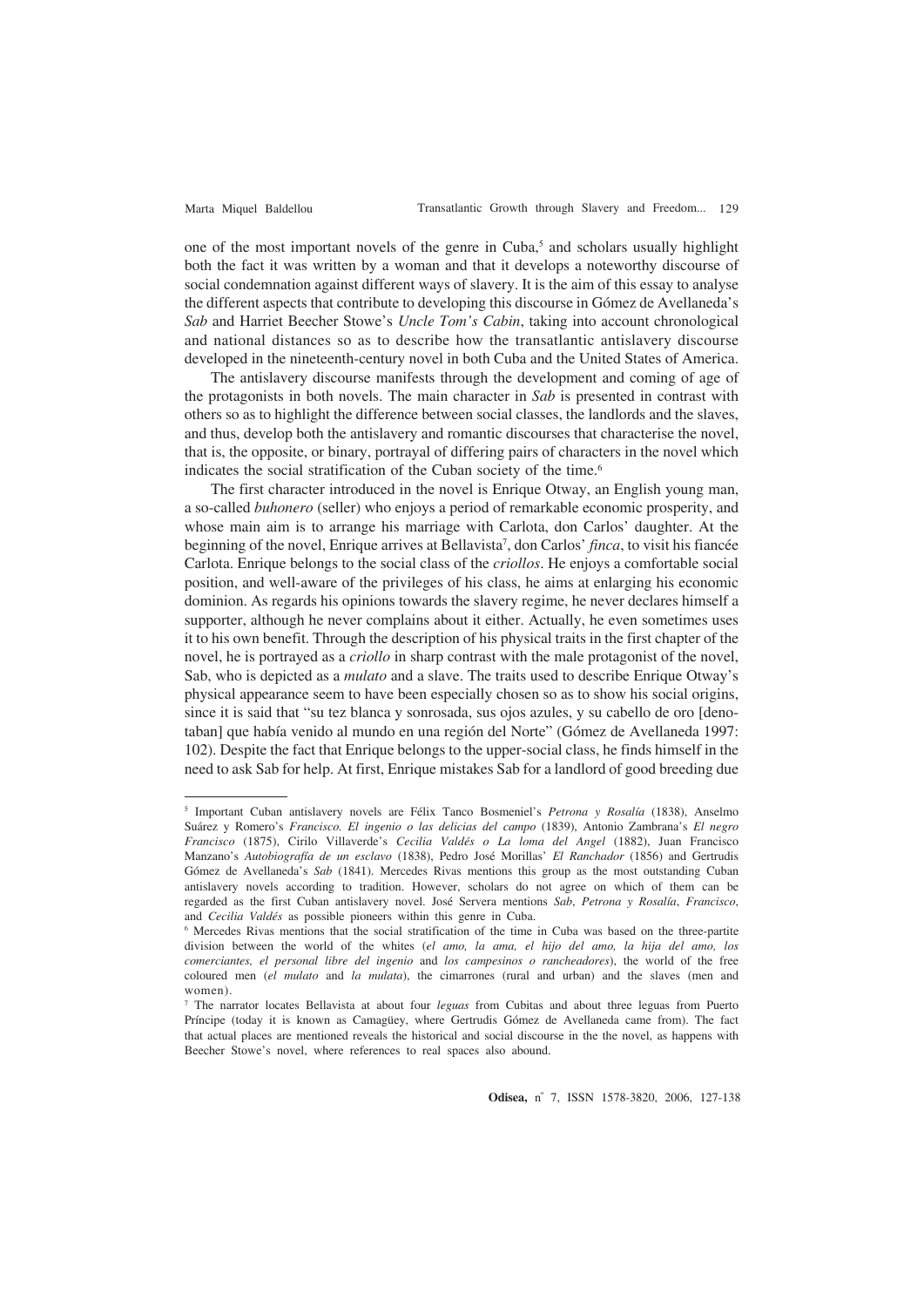to his *mulato* appearance, and so, Enrique asks him about directions to find Bellavista. When Enrique discovers Sab's true identity, his racial and social prejudices lead him to abandon the good manners he had been using to address Sab so far and, from then onwards, Enrique's words acquire "el tono de despreciativa familiaridad que se usa con los esclavos" (Gómez de Avellaneda 1997: 108).

This initial episode, together with the fact that both men aspire to Carlota's love, despite their differing aims, establishes the contrast and rivalry that will develop between both characters throughout the novel. This contrast of characters will prompt their coming of age as men. Enrique is idealised by Carlota, but we soon learn that both Enrique, and his father Jorge, are only interested in gaining economic profit out of the marriage between Enrique and Carlota. Actually, Enrique states that he cannot help feeling some kind of emotion towards Carlota. Nevertheless, he definitely rejects his intention to marry her once he discovers the amount of the promised dowry does not surpass his expectations<sup>8</sup>. Only the fact that Carlota won the lottery prize<sup>9</sup> urges Enrique to change his mind and fulfill the marriage proposal his own father Jorge had advised him to contrive. The egotism that characterises Jorge is especially manifested when, on his wedding day, he reprobates the fact that Carlota does not look happy, when he is well aware of the fact that her father has left her to visit his son, and that her friend from childhood, Sab, has recently died. Moreover, once Enrique and Carlota are married, Carlota is submitted to a situation of oppression and submission, since she is no longer permitted to enjoy the liberty that characterised her youth at Bellavista, where she lived with her family. Actually, it is mentioned that "Carlota no podía desaprobar con justicia la conducta de su marido, ni debía quejarse de su suerte, pero a pesar suyo se sentía oprimida" (Gómez de Avellaneda 1997: 259), since Enrique is totally devoted to his business and disregards Carlota once he has already begotten her dowry. Thus, Enrique embodies the master of slaves *per se*, since he contributes to the permanence of the social slavery of the black and the *mulatos*, in addition to being a clear representative of the Cuban patriarchal society where the novel is set. Enrique also contributes to the discourse about the figurative slavery of women, who are enclosed in a domestic space and whose functions are traditionally reduced to the care of the family and procreation, thus denying them any right to intervene within the public sphere of the Cuban society of the time.

If Enrique Otway is depicted as a subject defending and ensuring the continuity of slavery, Sab, the protagonist of the novel is portrayed as the object subjugated to this slavery, thus drawing a contrastive binary structure within the novel. Despite this characterisation, Sab is not representative of the slave population, since he enjoys quite a privileged position for those belonging to his class. Sab is a *mulato* as opposed to the rest of slaves, who are usually black. Actually, it is mentioned that Sab "no parecía un criollo blanco, tampoco era negro ni podía creérsele descendiente de los primeros habitadores de las Antillas" (Gómez de Avellaneda 1997: 104), and it is hinted that he was probably the

**Odisea,** nº 7, ISSN 1578-3820, 2006, 127-138

<sup>8</sup> Don Carlos, Carlota's father, is disinherited once it is discovered Carlota aims at marrying a *buhonero*, Enrique Otway, since this fact presumes that, although Enrique may enjoy a buoyant economic position, his father's origins are too dubious to be accepted.

<sup>9</sup> Later on, it is discovered that it is actually Sab the one who won it but gave it to Carlota so as to secure her happiness with Enrique.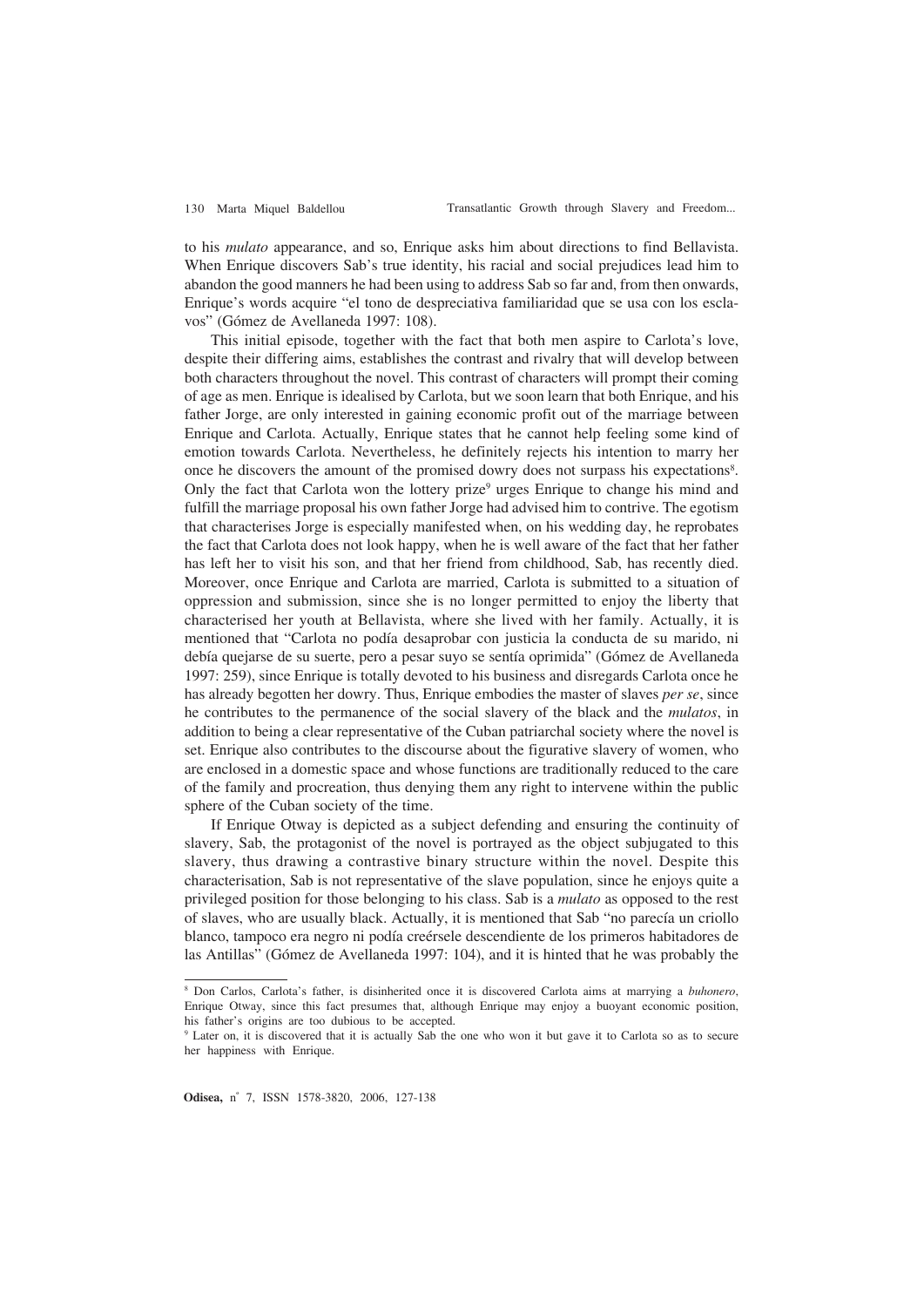result of miscegenation between two different social classes, which was considerate absolutely inappropriate at the time despite its common occurrence. Sab is also in charge of don Carlos' *finca*, and as a result, he is enabled to give orders to the rest of the slaves at Bellavista. He has also received an uncommonly advantaged education for those of his class, since he was instructed under the same conditions of his beloved Carlota. Sab maintains a tight relationship with her and we know that Carlota makes sure Sab is never inflicted with any kind of torture,<sup>10</sup> which normally abounds in other antislavery novels. Finally, Sab is portrayed as possessing a powerful physique, which again endows him with qualities that convert him into a superior being, since the narrator mentions his appearance belonged to "una de aquellas fisonomías que fijan las miradas a primera vista y que jamás se olvidan cuando se han visto una vez" (Gómez de Avellaneda 1997: 104).

Similarly, Sab's privileged position with respect to other slaves is also rooted in his noble origins, since his mother was an African princess and, as for his father, although Sab mentions he never met him, there exists the possibility that Sab is the son of Don Luis, don Carlos' brother and Carlota's uncle. Consequently, it is hinted that Sab and Carlota might ultimately be cousins, since their respective fathers were brothers. In order to corroborate Sab's noble origins, scholars have remarked the resemblance of his name with that of the Queen of Sheba and he is often identified with the son she had from Salomon,<sup>11</sup> named Menelik. Despite his social class as a slave, Sab's true reason for suffering in the novel is the love he feels towards Carlota, which turns him into a literal slave for love; a totally platonic and idealised kind of love, since not only does social class and race separate them, but Carlota is also in love with another man, Enrique Otway. The fatality of this fact, along with others, converts Sab into a paradigm of the Romantic hero.<sup>12</sup>

One of the traits that define Sab as a Romantic hero is that he is often presented as intimately related with nature and its intricacies. Sab exerts some kind of dominion over the realm of nature and animals. This is particularly shown when it is Sab who saves Enrique twice, when he falls off his horse during a storm and when he slips down in the cave of Cubitas. Another aspect which characterises Sab as a Romantic hero is that, despite being a slave, Sab has received an important educational background and possesses the gift of creativity. Nevertheless, as opposed to Enrique, Sab's education is not only academic, but he also shows a remarkable knowledge as regards the popular traditions of his country, that is, tales, songs<sup>13</sup> and legends that he learnt from the Indian woman, Martina, whom Sab

<sup>10</sup> Episodes including extreme violence inflicted on slaves abound in *Uncle Tom's Cabin*, whereas they are totally inexistent in *Sab*. Despite the fact the unjust position and treatment attached to slaves is recurrent in *Sab* (especially illustrated in Enrique's prejudices towards slaves), no slave is submitted to any kind of violence throughout the novel, probably due to the censorship of the time.

<sup>&</sup>lt;sup>11</sup> Another different interpretation as regards the meaning of his name alludes to the fact that Sab probably belongs to the tribe of the "san" or "bushmen" since it is mentioned that "era su color de un blanco amarillento" (104), and this colour is often attached to the peoples living in certain zones within the African continent. This interpretation is defended by Mary Cruz in the 1976 edition of *Sab*, and it is also cited by José Servera in the 1997 edition of the novel.

<sup>&</sup>lt;sup>12</sup> The Romantic Movement in Spain, which began towards the second half of the nineteenth-century, becomes appropriate to develop a social discourse of deprecation that will give way to social change.

<sup>&</sup>lt;sup>13</sup> The first time Sab appears in the novel, he is singing a popular song, probably inspired by the love he feels towards Carlota. In contrast, in *Uncle Tom's Cabin*, slaves only dance, sing or perform when their masters ask them to do it. In *Sab*, he sings out of his own will.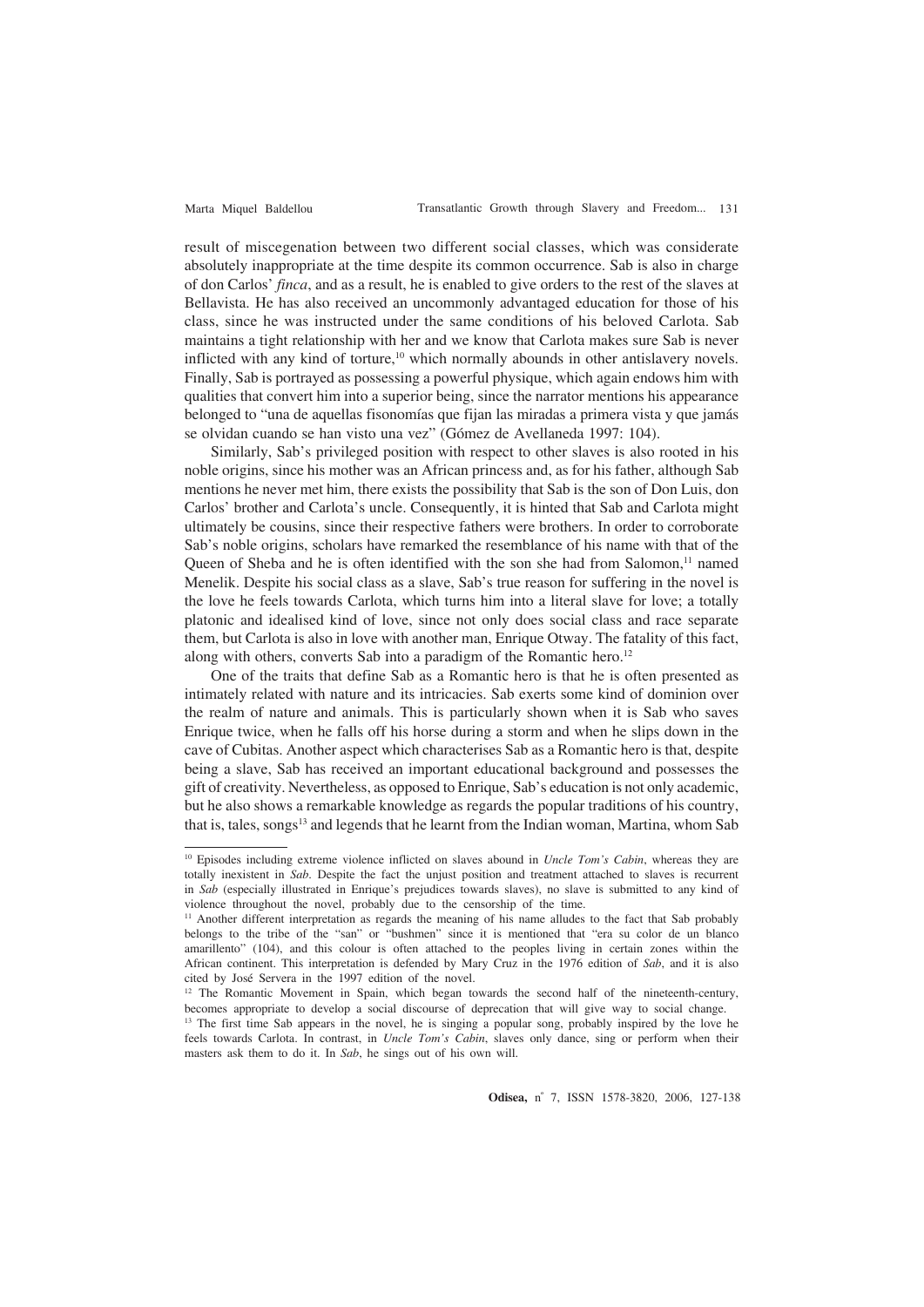regards as a mother since he is an orphan. Another trait that immediately associates him with the Romantic hero is the very fact that Sab is a slave in spite of his nobility of birth, since Romantic literature often recovers and gives especial precedence to those characters belonging to peripheral or marginal spaces.<sup>14</sup> Sab also embodies the figure of the noble savage.15 Moreover, Sab also represents the romantic ideal through his spiritual presence all through the novel. His constant presence converts him into an ethereal character commonly found in Gothic tales,<sup>16</sup> which precisely aroused during the Romantic Movement. He is often portrayed as a silent presence that accompanies Carlota, acting as the protective angel of his beloved cousin. This presence, although is never truly identified, is supposed to be that of Sab. Moreover, as an ultimate Romantic trait that characterises Sab, his personality is described through a duality. He is Christian and pagan, submissive and rebellious at the same time, which again underlines his mediating position between the white and the black races, between the privileged and the working classes<sup>17</sup>. On the one hand, Sab has been baptised, his real name is Bernabé<sup>18</sup> and he is a Christian, but on the other hand, we learn of his African origins and the pagan rites he learnt from his adopted mother, Martina.

Similarly, Sab often acts in a submissive way, accepting his fate as a slave. This behaviour is particularly exemplified in the letter he writes for Teresa before he dies, in which he mentions that "la virtud del esclavo [...] es obedecer y callar, servir con humildad y resignación a sus legítimos dueños, y no juzgarlos nunca" (Gómez de Avellaneda 1997: 265). As opposed to this conservative discourse, in this very same letter, Sab feels unable to accept his condition of slave because he cannot aspire to the love of his cousin and landlady Carlota. His thoughts, filled with rage and passion, features that characterise the Romantic hero, are expressed in the letter where he asserts that "mi alma se lanzaba a aquellos hermosos destinos hasta que un súbito y desolante recuerdo venía a decirme al oído: 'eres mulato y esclavo'; entonces un sombrío furor comprimía mi pecho y la sangre de mi corazón corría como veneno por mis venas hinchadas" (Gómez de Avellaneda 1997: 267). Finally, Sab also represents the embodiment of the Romantic hero because of the tragic destiny that awaits him. Since his birth, he is compelled to live as a slave, even though his lord, don Carlos, finally grants him his liberty after accepting Carlota's request.

<sup>&</sup>lt;sup>14</sup> In the last chapter of the novel, Sab makes reference to the Shakespearean character of Othello, play that both he and Carlota used to read when they were children. This allusion shows the parallelism between Othello and Sab. Some scholars believe the narrator seeks to remark this parallelism so that the readers sympathise with Sab.

<sup>&</sup>lt;sup>15</sup> Philosophy developed by the French philosopher and writer Jean-Jacques Rousseau.

<sup>&</sup>lt;sup>16</sup> *Uncle Tom's Cabin* includes a Gothic episode (number thirty-nine), in which Emmeline and Cassy pretend they are ghosts so that they can hide in the attic of Legree's plantation. Legree is afraid of going up to the attic because he killed a slave there long ago. At the same time, the fact that both female slaves are enclosed in the attic is not only endowed with social criticism of slavery but also with feminist complaint against the enclosure of women within the patriarchal society.

<sup>&</sup>lt;sup>17</sup> Sab performs a mediating task that resembles that of the Romantic bard, who was presumed to mediate between the common man and a divinity or superior entity through his poems.

<sup>&</sup>lt;sup>18</sup> The festivity of San Bernabé is celebrated on the 1st of June, which is precisely the month through which the actions of the novel take place. If we take into consideration that Sab dies at this time, a clear identification can be established between Saint Bernabe and Sab. This coincidence favours the reading defended by some scholars who believe that Sab represents a martyr figure.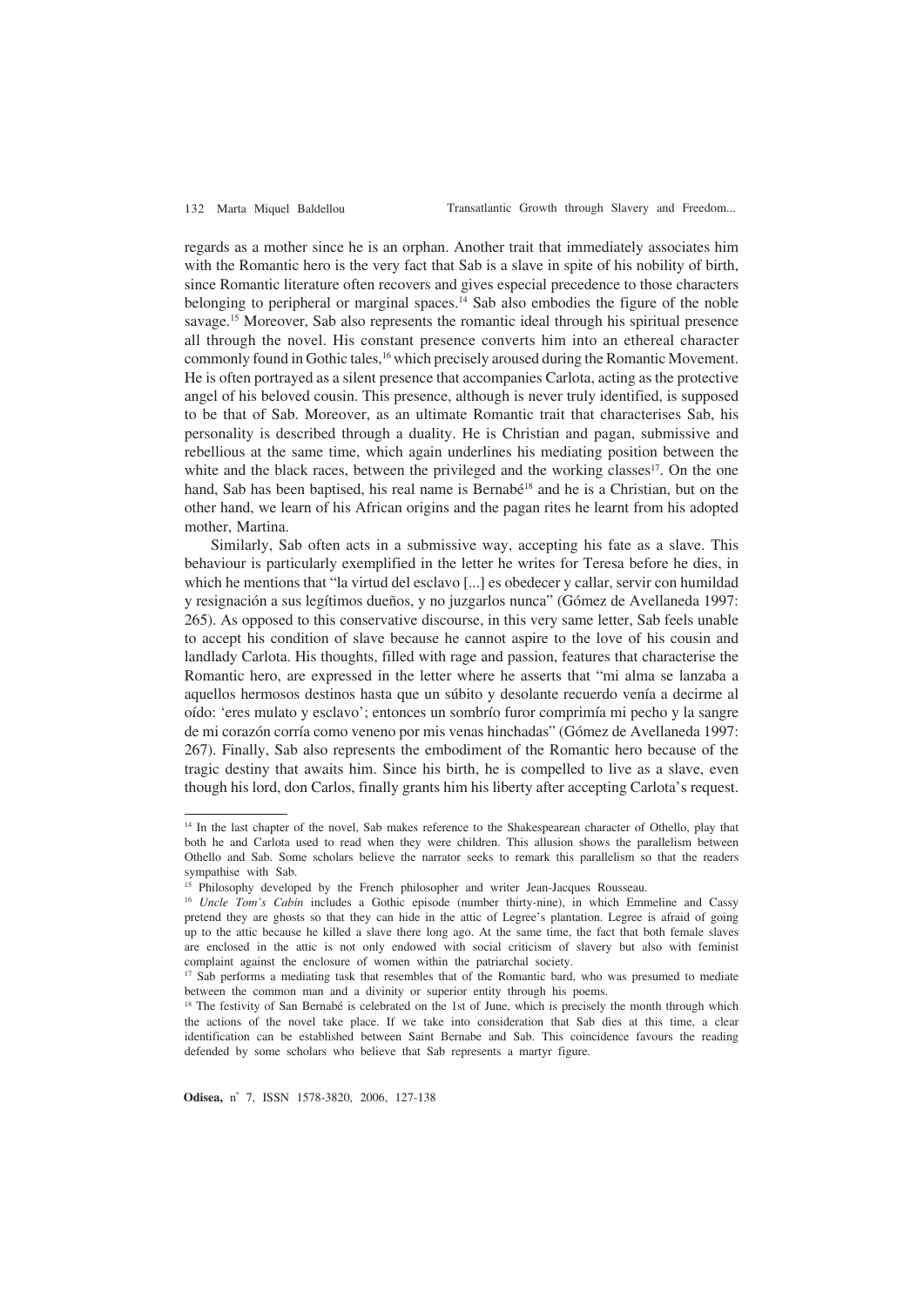However, Sab's condition as a slave lasts up until the moment of his death,<sup>19</sup> which precisely takes place when Enrique and Carlota are celebrating their wedding. Thus, Sab's condition as a slave almost lasts eternally. Moreover, Sab's death is often interpreted as a sacrifice which ultimately turns him into a martyr figure, that is, a character that accomplishes a superior state due to his sacrifice for others. This fact almost converts Sab into a biblical figure, since Sab dies for love, he is tempted (Sab is tempted to kill Enrique when he falls off his horse, but Sab finally decides to save him instead), and he is also a saviour (Sab saves Enrique's life twice, and he also saves Luis, Martina's son, from the fire).<sup>20</sup>

In Harriet Beecher Stowe's novel, Sab's parallel character is Tom, a black and older slave who lives with his wife, aunt Chloe and his family within the cabin at Arthur Shelby's mansion. Avellaneda's Sab and Beecher Stowe's Tom share their goodness and submission towards their respective landlords and landladies, in addition to the fact they are depicted as having superior souls. They are both men that, despite their fate as slaves which they cannot change, become empowered through their enormous capacity for sacrifice which finally leads them, through different circumstances,<sup>21</sup> to their death. Both Sab and Tom love to the extreme and this turns them into biblical figures. However, there are also remarkable differences in their characterisation. The source of Sab's strength can be found in the love he feels for his cousin Carlota. This love leads him to sacrifice his own happiness for that of Carlota when she marries his beloved Enrique. In contrast, Tom's strength lies in his profound faith.<sup>22</sup> In many chapters of the novel, Tom reads or recites verses from the Bible, despite his precarious education, especially when he undergoes situations of extreme pain and torment.23 Moreover, Sab and Tom are also differing as regards their opinions about slavery. Tom is a docile slave submitted to his fate. Actually, when Eliza, a female slave from the plantation informs Tom about Shelby's intention to sell him to Haley, Tom, as opposed to Eliza, her husband George Harris and her son Harry, decides not to escape,

<sup>&</sup>lt;sup>19</sup> It can be claimed that Sab's condition as a slave for love lasts even after his death since the last words he utters are: "Yo he amado, yo he vivido...ya no vivo...pero aún amo" (Gómez de Avellaneda 1997: 272). This quote shows the eternal love Sab feels for his lady Carlota. As a consequence, a parallelism can be established between the master/loved subject and the slave/loving subject.

<sup>&</sup>lt;sup>20</sup> In addition to representing the Romantic hero, Gómez de Avellaneda's novel includes many of the characteristics attached to Romanticism such as the importance of nature, the relevance given to popular folklore, the Gothic traits, the personal subjectivity, the local customs and the popular linguistic expressions used by the Cuban people.

<sup>&</sup>lt;sup>21</sup> Tom dies as a consequence of the tortures his master Legree inflicts upon him. Sab dies after his long journey to give Enrique don Carlos' letter, where the latter urges Enrique to marry Carlota. Sab dies of exhaustion and pain after the marriage between Enrique and Carlota has taken place. It is meaningful that Sab precisely expires once the wedding has been celebrated. This fact reinforces the idea that Sab dies of heartache. The difference in the deaths of both Tom and Sab shows the differing discourses underlining both novels. *Uncle Tom's Cabin* is more socially and politically oriented, whereas *Sab*, despite its undeniable antislavery feelings, is more often considered a romantic and sentimental novel.

<sup>&</sup>lt;sup>22</sup> Harriet Beecher Stowe was brought up within a Calvinist family. Actually, her father, Lyman Beecher, her brothers and her husband, Calvin Stowe, were Calvinist preachers. Because of the fact she was a woman, Harriet was not allowed to preach. Some scholars believe that she wrote *Uncle Tom's Cabin* to make up for this inability to preach publicly and so she decided to express her beliefs through literature. <sup>23</sup> As an example, Tom dies as a consequence of the tortures his master Legree inflicts upon him. Nevertheless, Tom's profound faith leads him to forgive his own executioner. This is why Tom has often been associated with the biblical Messiah.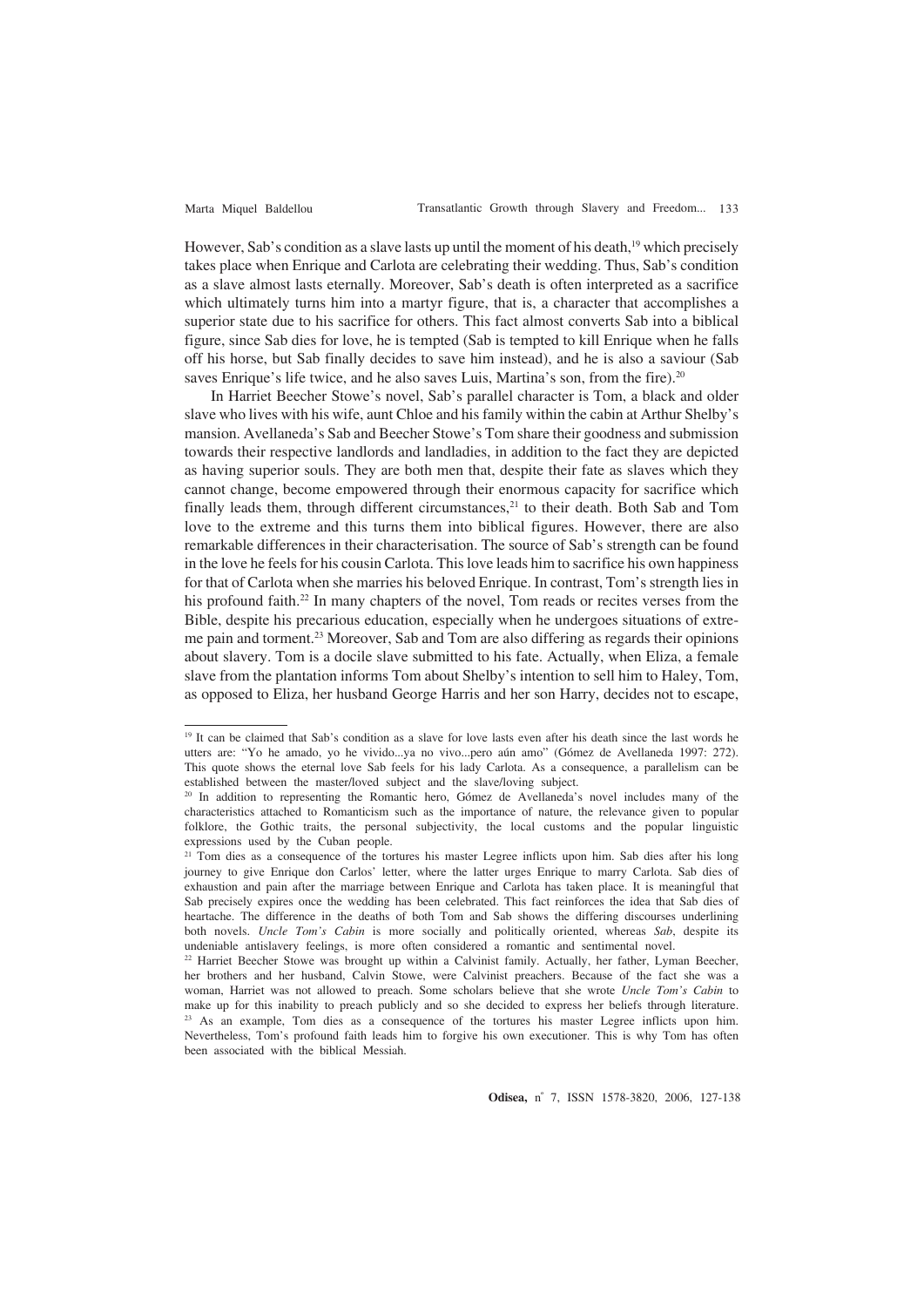but accept the fate his master has decided for him. Tom never contemplates the possibility of escaping, but he accepts the fate that has been planned for him.24 Therefore, he becomes a martyr whose sacrifice prompts the salvation of the rest of slaves.<sup>25</sup>

In the first chapter of the novel, Mr Shelby and Mr Haley are having a conversation. Both discuss the possibility of selling Tom so that Shelby, his master, could face his economic insolvency. The fact that Tom's destiny is fixed by his masters at the beginning of the novel resembles the initial episode of *Sab*, where Carlota's destiny is being fixed through her arranged marriage to Enrique Otway.<sup>26</sup> However, Sab, as opposed to Tom, is never made to face the fact of being sold to another landlord, the separation from his family or a violent treatment. His situation is not representative of the rest of the slaves, since he manages them and he is enabled to direct the rest of slaves in the *finca*. Despite Sab's more optimistic situation in comparison with Tom, it is only Sab the one who shows some degree of rage and impotence as regards his destiny as a slave, since his condition prevents him from affirming his love for Carlota. Nevertheless, Sab never entertains the possibility of rebellion and he remains submissive, although never to such a high degree as Tom does.27 However, Sab's moments of rage resemble those of Beecher Stowe's George Harris, Eliza's *mulato* husband, who is compelled to face that his relegation to a lower post despite his wit and intelligence. George Harris often feels enraged and manifests his harsh disapproval of his master. His will for freedom will eventually lead him to escape to Canada providing a manifest against slavery that is worth quoting:

Why, now comes my master, takes me right away from my work, and my friends, and all I like, and grinds me down into the very dirt! And why? Because, he says, I forgot who I was; he says, to teach me that I am only a nigger! After all, and last of all, he comes between me and my wife, and says I shall give her up, and live with another woman. And all this your laws give him power to do, in spite of God or man. Mr. Wilson, look at it! There isn't *one* of all these things, that have broken the hearts of my mother and my sister, and my wife and myself, but your laws allow, and give every man power to do, in Kentucky, and none can say to him nay! Do you call these the laws of *my* country? Sir, I haven't any country, anymore than I have any father. But I'm going to have one. (Beecher Stowe 1986: 187)

Despite their development, the characters in Sab are portrayed as representative types of their social classes, except for Sab, whose character is not considered a paradigm within the slave population<sup>28</sup>, given his privileged position as manager in Bellavista. In contrast, in

<sup>&</sup>lt;sup>24</sup> Calvinism, the religion Beecher Stowe professed, defended that a person was predestined at birth, that is, he or she was already condemned or saved. However, Beecher Stowe's religious beliefs underwent changes throughout her life.

<sup>&</sup>lt;sup>25</sup> After Tom's death, George Shelby, Tom's first master's son, grants all his slaves their freedom, and allows them to work for him provided their labour is remunerated.

<sup>&</sup>lt;sup>26</sup> The parallelism between slavery and the situation of women in society is often remarked.

<sup>&</sup>lt;sup>27</sup> The fact of portraying submissive and submitted slaves, as is the case with Sab and Tom, is aimed at awakening the sympathy of the readership and lead them to forget the image of the violent slaves who rebelled in Haiti in 1791. The portrayal of the slaves as docile was imitated by later works. However, the exaggerated docility some slaves, like Tom, show in the novel was harshly criticised by twentieth-century scholars.

<sup>&</sup>lt;sup>28</sup> It is argued that Gómez de Avellaneda chose a superior slave, Sab, as the main character in order to awake the sympathies of her readership, since the reading public basically consisted of the privileged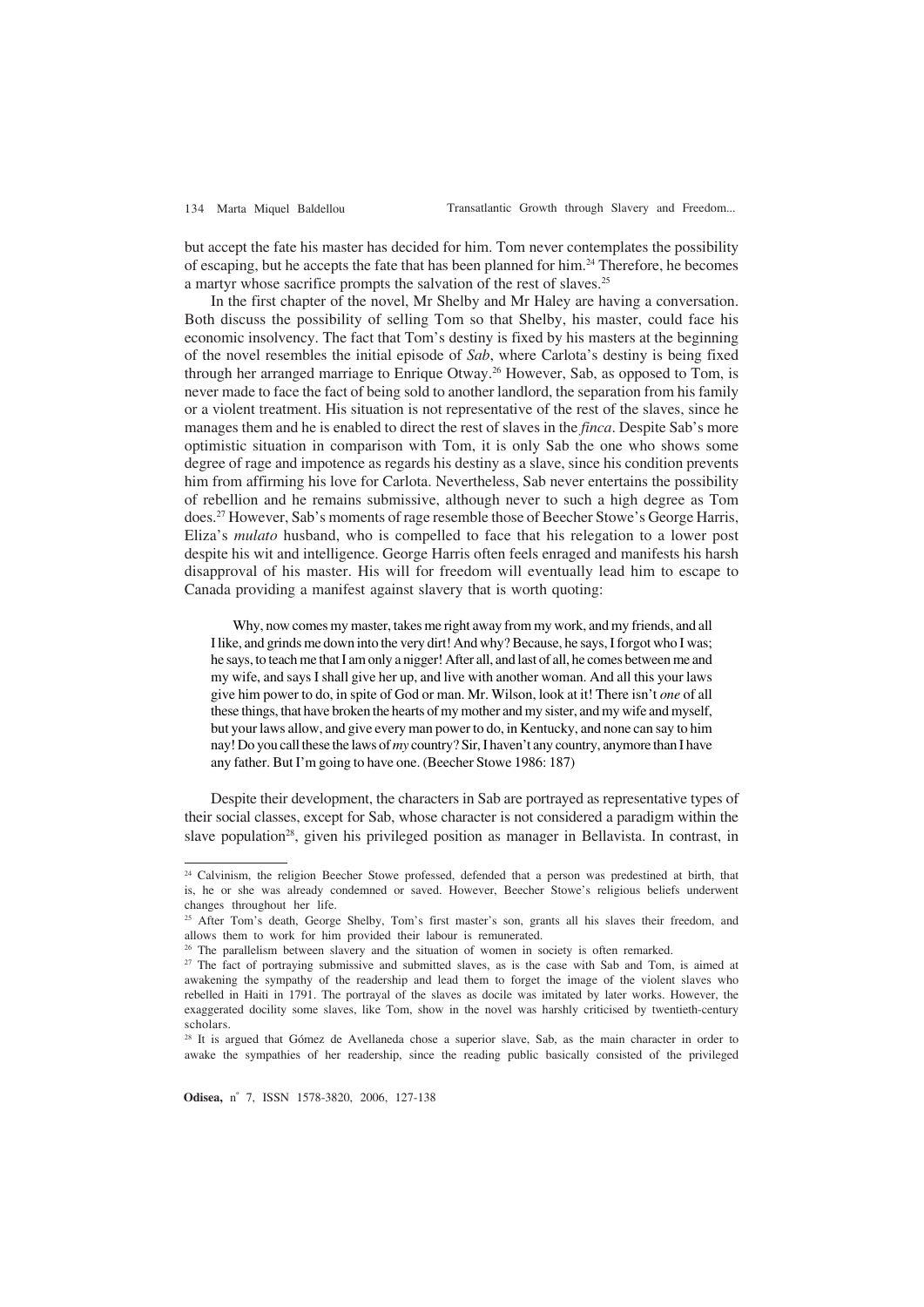*Uncle Tom's Cabin*, the characters are often representative of their social classes, but their complexity and psychological development defy any consideration as typified characters.

In addition to characterisation, both novels present thematic aspects that contribute to developing the antislavery discourse. One of them is the parallelism established between the situation of the slave and that of the woman. In *Sab*, we are introduced to the female characters of Carlota and Teresa. Carlota's only destiny is getting married, whereas Teresa devotes her life to the spirituality of a convent. In Beecher Stowe's novel, we find a multiplicity of female characters like Emily Shelby, aunt Chloe, Eliza or Cassy who, despite belonging to different races and social classes, either depend on their husbands, in the case of the white females, or depend on their masters, in the case of the female slaves.<sup>29</sup> However, it is especially in *Uncle Tom's Cabin* that we find women willing to fight against a pre-established destiny. This is the case with aunt Chloe who, after having been separated from her husband Tom, decides to make a living of her own and be able to pay for the liberty of her husband. Eliza, despite being on her own because her husband escaped to Canada, decides to run away with her son before being sold to Haley. This discourse of female rebellion is never hinted in Gómez de Avellaneda's novel. There are, though, strong female characters, as is the case with Teresa, but her destiny is fixed and she is unable to escape it. In contrast, as happens with Sab, in *Uncle Tom's Cabin*, there are many female characters that cannot possibly mend their situation, as happens with Prue, $30$  or female characters that simply choose not to do anything to improve their condition as women despite their privileged position, as happens with Marie St.Clare.

Another aspect that is present in both novels is that of pathetism and sentimentality, in which way it is developed in both novels and how it contributes to developing the social discourse. The romantic and sentimental discourse in *Sab* acquires great relevance since, it is through the platonic love between Sab and Carlota, that the antislavery discourse is conveyed. In contrast, in Beecher Stowe's novel, romantic relationships are only contemplated on certain occasions, such as the separation between George Harris and Eliza to gain their liberty, but they are only taken into consideration so as to emphasise the injustice of slavery. In *Uncle Tom's Cabin*, love does not acquire the degree of sentimentality that characterises *Sab*, but it is associated with the concept of universal love and humanity, illustrated through characters such as Tom or Eva. In Beecher Stowe's novel, love is also manifested through solidarity between slaves (Tom helps Cassy and Emmeline), between slave and master (Tom saves Eva and teaches Augustine St. Clare to be temperate), and between slaves and other masters (Eliza and her son find refuge in different houses belonging to white masters such as Mr. Symmes, the Birds or even a community of Quakers). Finally, in *Uncle Tom's Cabin*, love is also manifested through the institution of the family, which acquires an especial relevance throughout the novel.<sup>31</sup>

classes. In *Uncle Tom's Cabin*, Beecher Stowe also chose a superior slave, Tom, to sympathise with the readership. However, in that case, Tom's superiority is not social, but spiritual.

<sup>&</sup>lt;sup>29</sup> A traditional parallelism is often established between master/man and slave/woman.

<sup>&</sup>lt;sup>30</sup> Prue appears in the nineteenth chapter of Beecher Stowe's novel. She is an alcoholic slave who lost her own baby because she had to breastfeed her lady's son and she did not have enough milk to feed both children. Later, we discover Prue is whipped by her master and that the injuries cause her death.

<sup>&</sup>lt;sup>31</sup> It is believed that all slaves belong to the same family because they all share the same situation. This is ratified by the fact that, at the end of the novel, we discover that Eliza is Cassy's daughter and that Madame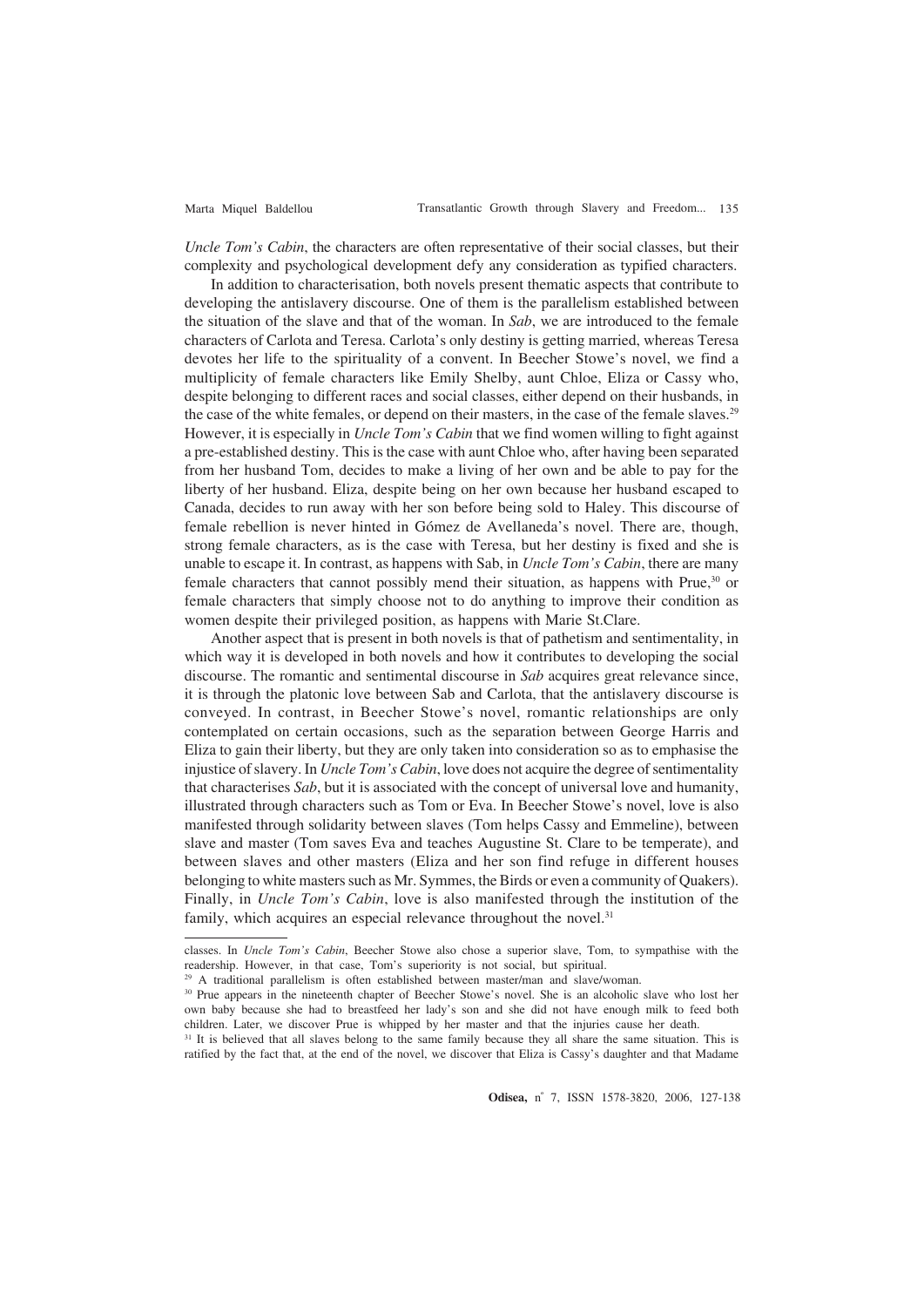It can be argued that sentimentalism subordinates the social discourse in *Sab*, whereas social content becomes more prevalent in *Uncle Tom's Cabin*. This is the reason why episodes of extreme violence and vexation are not included in *Sab*, but are significantly present in Beecher Stowe's novel. The American writer decided to include different episodes of mistreatment and tortures experienced by slaves such as Tom, Prue or Cassy so as to denounce the horrible situation to which slaves were submitted. In Gómez de Avellaneda's novel, Sab suffers when he is pursuing a journey to give Enrique don Carlos' letter. Sab is extremely tired and feels acute pain because of Carlota's marriage to Enrique. However, unlike Tom, who dies as a consequence of torture, Sab dies of heartache. Actually, Sab is never mistreated throughout the novel. Tom matures through sacrifice, Sab comes of age through the sufferings caused by unrequited love.

In sharp contrast with Avellaneda's novel, religion and Christian faith become relevant aspects in *Uncle Tom's Cabin*. Scholars have often established a parallelism between Tom and the biblical figure of Jesus, since he is presented as the protector of the oppressed, he is tempted by the demonic character of Simon Legree, he sacrifices for Cassy and Emmeline, and his death ensures the liberty and salvation of many slaves. Little Eva also resembles a biblical figure since, before her death, she gathers the slaves in her plantation around her death bed, she grants them their freedom and gives them a lock of her hair; an action that has often been interpreted as reminiscent of the Eucharistic communion. Moreover, allusions to verses from the Old Testament related to the oppressed peoples from Egypt are often quoted by Tom, thus justifying, through the use of sacred words, the abolition of slavery that is defended in the novel.<sup>32</sup> The final rhetoric question that the narrator asks is meaningful enough: "Are not these dread words for a nation bearing in her bosom so mighty an injustice? Christians! Every time that you pray that the kingdom of Christ may come, can you forget that prophecy associates, in dread fellowship, the day of vengeance with the year of his redeemed?" (Beecher Stowe 1986: 629).

Education is also an important theme related to the antislavery discourse that is not equally presented in both novels. In *Uncle Tom's Cabin*, education becomes relevant because it is believed that the behaviour characters will show when they are adults strongly depends on the instruction they receive as children. On the whole, the mother figures are in charge of instructing their children, and it is only through the educational role of their children, that women acquire some importance in society. As an exception, there is George Shelby, the son of the Shelby family, who volunteers for educating Tom and his family, before Tom is sold to Haley. In contrast, education is not given much prevalence as a determinant factor for the future of the slaves. However, Sab is characterised as an educated *mulato*, a feature that contributes to highlighting his aura. Nevertheless, in Gómez de Avellaneda's novel, it is Enrique and his father Jorge, who have received a good academic formation. In *Sab*, education is often presented in contrast with sentiment, which acquires

de Thoux is George Harris' sister (these surprising family links resemble the rhetoric figures, such as the "peripeteia," traditionally used in the classical tragedies).

 $32$  Despite the biblical justification used in favour of abolition, some characters in the novel (Tom among them) quote biblical passages to prompt the rest of slaves to remain humble and accept their fate. In this way, Beecher Stowe criticised those who used the Bible to justify slavery.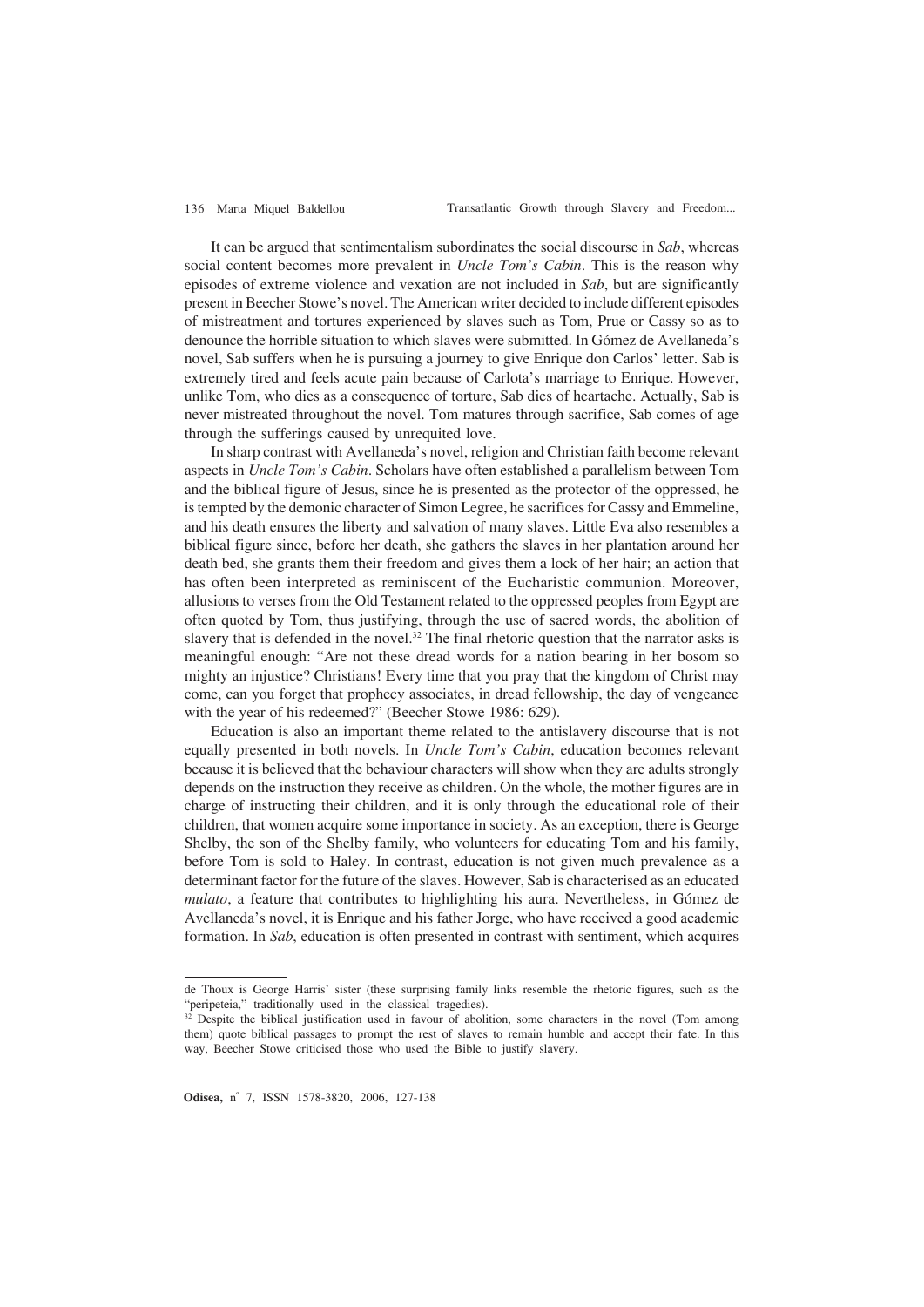a major relevance as opposed to instruction. Moreover, in *Sab*, education is not contemplated as a source to prompt abolition.

Finally, there is a clear social, historical and progressive discourse within Beecher Stowe's novel which is not so prevalent in Gómez de Avellaneda's novel.33 *Uncle Tom's Cabin* is described as a social novel since it portrays the slavery nineteenth-century society in the United States, providing myriad information about both masters and slaves, by means of a descriptive, and on certain occasions, even personal, narrative clearly aimed at attaining abolitionist purposes. In *Sab*, through an omniscient narrator, we become aware of the motivations of the characters, although the action is basically focused on the central figure of Sab. As opposed to *Sab*, Beecher Stowe's novel includes references to the historical reality of the times as is the case with the "Fugitive Slave Act,"34 which conceded attributions to slave masters to recover those fugitive slaves and punished both slaves that managed to escape and those who helped them to escape. This law is mentioned in chapter nine, when Eliza and Harry are helped by the senator Bird who, despite having voted for this law and being aware of the consequences derived of its neglect, helps these fugitive slaves to take refuge in Mr. van Trompe's house. All these events turn *Uncle Tom's Cabin* into a realist and socially-marked work, whereas *Sab*, despite the fact it also involves a clear manifest against slavery in Cuba, can be termed as a romantic novel rather than a social or historical novel.

As regards the social discourse that both novels develop, *Uncle Tom's Cabin* contains a progressive ideology, since it includes different ways to abolish slavery. One of them consists in migrating to another country (George Harris travels to Canada, and afterwards, Harris and the rest of his family move to Liberia) to set up a colony of free slaves<sup>35</sup>. In contrast, the discourse developed in *Sab* can be considered as reactionary, and even somehow conservative, since, even though it manifests the injustice of slavery, neither abolition nor any alternative solution to placate the situation is ever mentioned. Moreover, Sab continually represses any attempt at rebellion that he might feel.

All in all, *Uncle Tom's Cabin* can be considered as an abolitionist novel, since it defends the disappearance of slavery within the American society in the second-half of the nineteenth-century that would eventually lead to the Civil War (1861-1865), which would put an end to slavery in the United States.36 *Sab*, apart from portraying sentimentalism, romanticism and the unfeasible love between Sab and Carlota, it is defined as an antislavery

<sup>33</sup> Harriet Beecher Stowe based her novel, *Uncle Tom's Cabin; or, Life Among the Lowly*, on different antislavery narratives, reliable witnesses and her own experience as an observer of the social reality of her country.

<sup>&</sup>lt;sup>34</sup> Henry Clay presented the namely "*Fugitive Slave Act*" to the Senate. It consisted in a new law addressed to the fugitive slaves that was more severe than the prior law, which was passed in 1793.

<sup>&</sup>lt;sup>35</sup> The possibility for slaves to escape to other countries and create a new community, instead of granting them their freedom, was harshly criticised in the twentieth century. This aspect, together with some stereotypical characterisations of slaves, were significantly criticised by the black readership.

<sup>&</sup>lt;sup>36</sup> The meeting between President Abraham Lincoln and Harriet Beecher Stowe is often mentioned by scholars. Lincoln's words as regards the great stir caused by Beecher Stowe's novel are often quoted: "So this is the little lady who made this great war?" (Donovan 1991: xvii). This quote is often mentioned to ascertain the social importance of Stowe's abolitionist novel and the social conscience it awoke, which finally gave rise to the American Civil War.